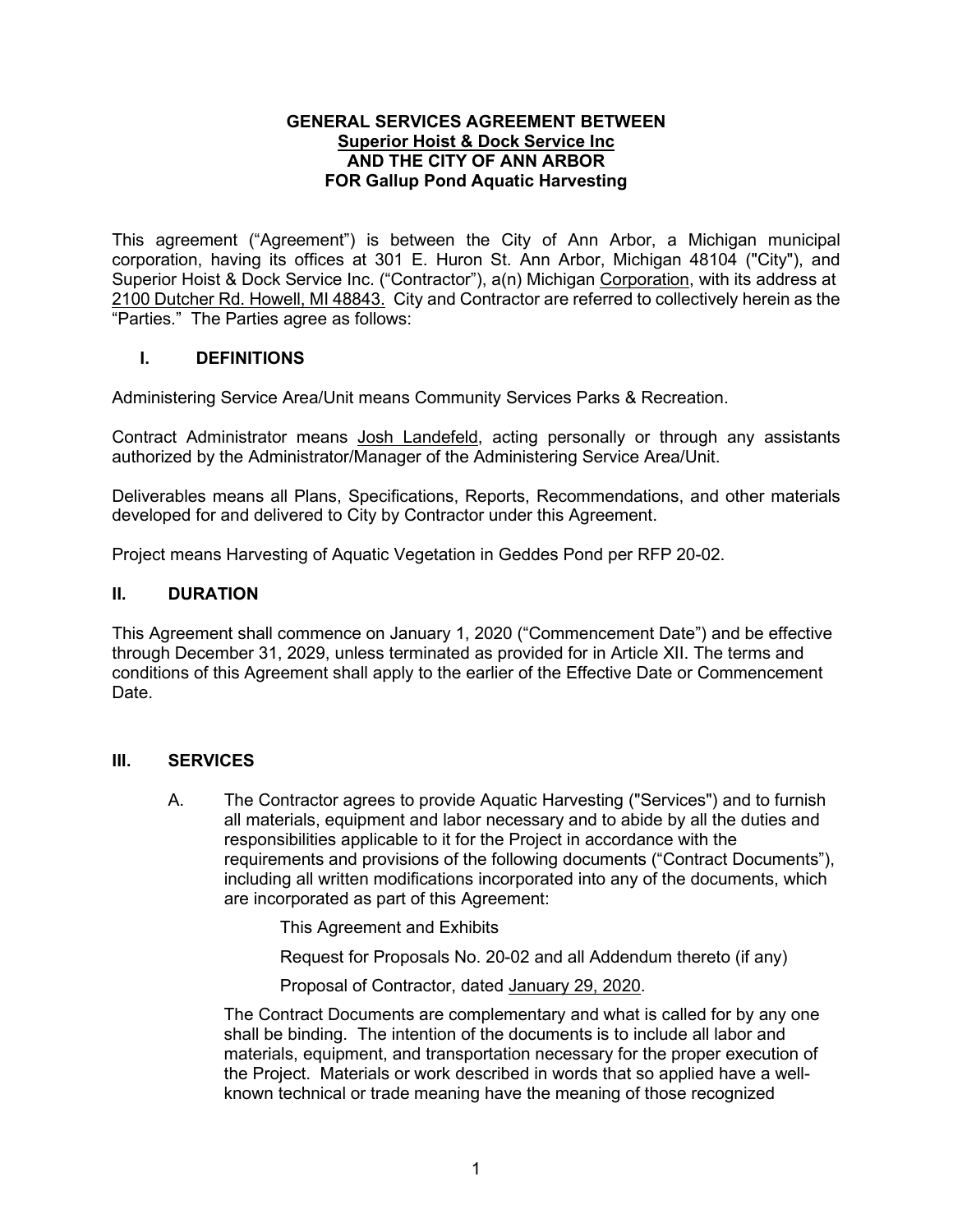standards.

In case of a conflict among the Contract Documents, the requirement(s) of the document listed first above shall prevail over any conflicting requirement(s) of a document listed later.

The City retains the right to make changes to the quantities of service within the general scope of the Agreement at any time by a written order. If the changes add to or deduct from the extent of the services, the compensation shall be adjusted accordingly. All such changes shall be executed under the conditions of the original Agreement.

- B. Quality of Services under this Agreement shall be of the level of quality performed by persons regularly rendering this type of service. Determination of acceptable quality shall be made solely by the Contract Administrator.
- C. The Contractor shall perform its Services for the Project in compliance with all statutory, regulatory and contractual requirements now or hereafter in effect as may be applicable to the rights and obligations set forth in the Agreement. The Contractor shall also comply with and be subject to the City of Ann Arbor policies applicable to independent contractors
- D. The Contractor may rely upon the accuracy of reports and surveys provided to it by the City (if any) except when defects should have been apparent to a reasonably competent professional or when it has actual notice of any defects in the reports and surveys.

# **IV. INDEPENDENT CONTRACTOR**

The Parties agree that at all times and for all purposes under the terms of this Agreement each Party's relationship to any other Party shall be that of an independent contractor. Each Party will be solely responsible for the acts of its own employees, agents, and servants. No liability, right, or benefit arising out of any employer/employee relationship, either express or implied, shall arise or accrue to any Party as a result of this Agreement.

Contractor does not have any authority to execute any contract or agreement on behalf of the City, and is not granted any authority to assume or create any obligation or liability on the City's behalf, or to bind the City in any way.

# **V. COMPENSATION OF CONTRACTOR**

A. The Contractor shall be paid on the basis of the bid price restated in Exhibit B. The total fee to be paid the Contractor for the Services shall not exceed Fifteen Thousand Two Hundred Twenty Five dollars (\$15,225.00) for the first calendar year with a 3% annual increase thereafter for the duration of the agreement. Payment shall be made monthly, unless another payment term is specified in Exhibit B, following receipt of invoices submitted by the Contractor, and approved by the Contract Administrator.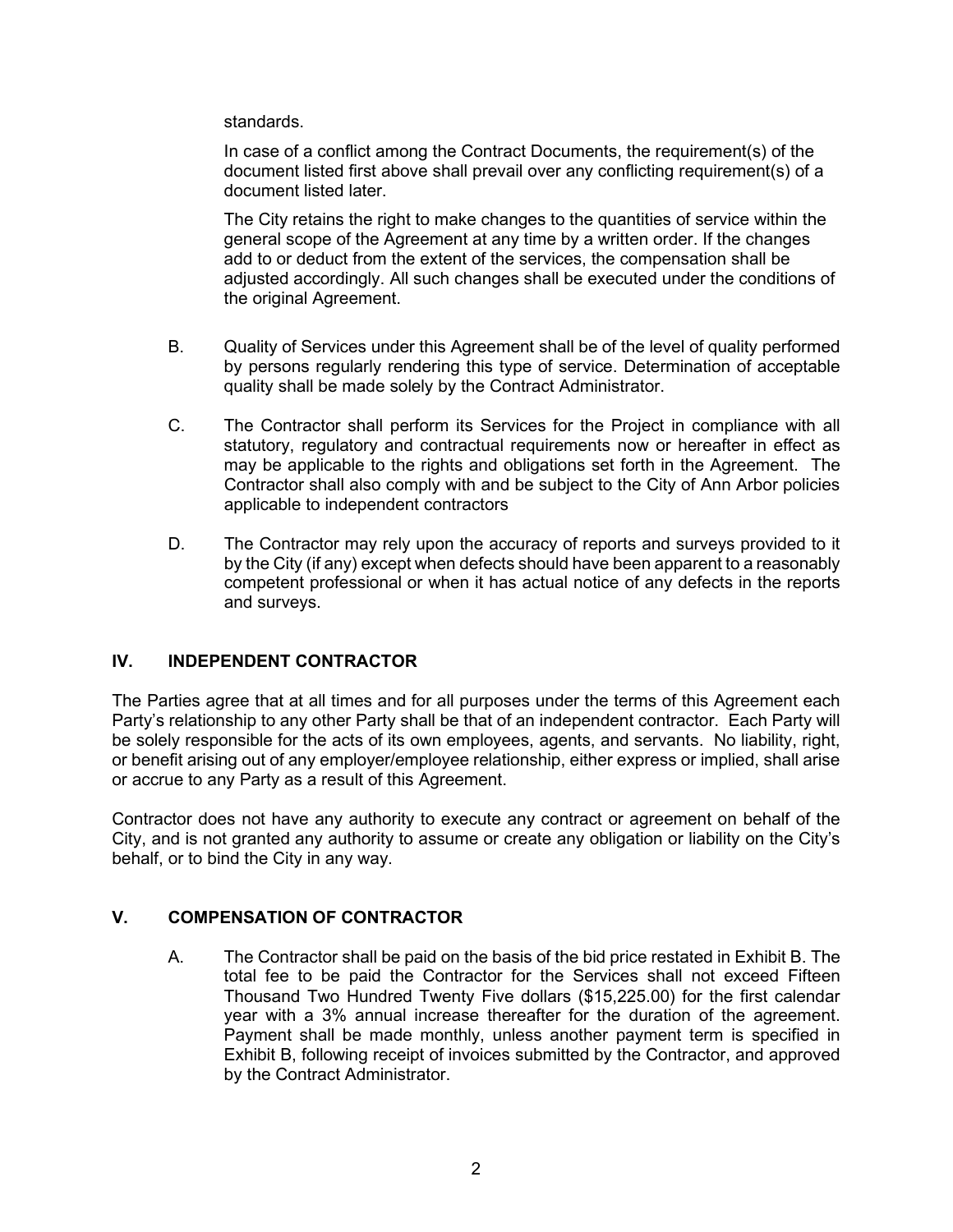- B. The Contractor will be compensated for Services performed in addition to the Services described in Article III, only when the scope of and compensation for those additional Services have received prior written approval of the Contract Administrator.
- C. The Contractor shall keep complete records of work performed (e.g. tasks performed/hours allocated) so that the City may verify invoices submitted by the Contractor. Such records shall be made available to the City upon request and submitted in summary form with each invoice.

# **VI. INSURANCE/INDEMNIFICATION**

- A. The Contractor shall procure and maintain from the Effective Date or Commencement Date of this Agreement (whichever is earlier) through the conclusion of this Agreement, such insurance policies, including those set forth in Exhibit C, as will protect itself and the City from all claims for bodily injuries, death, or property damage which may arise under this Agreement; whether the act(s) or omission(s) giving rise to the claim were made by the Contractor, any subcontractor, or anyone employed by them directly or indirectly. Prior to commencement of work under this Agreement, Contractor shall provide to the City documentation satisfactory to the City, through City-approved means (currently myCOI), demonstrating it has obtained the policies and endorsements required by Exhibit C. Contractor shall add registration@mycoitracking.com to its safe sender's list so that it will receive necessary communication from myCOI. When requested, Contractor shall provide the same documentation for its subcontractor(s) (if any).
- B. Any insurance provider of Contractor shall be authorized to do business in the State of Michigan and shall carry and maintain a minimum rating assigned by A.M. Best & Company's Key Rating Guide of "A-" Overall and a minimum Financial Size Category of "V". Insurance policies and certificates issued by nonadmitted insurance companies are not acceptable unless approved in writing by the City.
- C. To the fullest extent permitted by law, Contractor shall indemnify, defend and hold the City, its officers, employees and agents harmless from all suits, claims, judgments and expenses, including attorney's fees, resulting or alleged to result, from any acts or omissions by Contractor or its employees and agents occurring in the performance of or breach in this Agreement, except to the extent that any suit, claim, judgment or expense are finally judicially determined to have resulted from the City's negligence or willful misconduct or its failure to comply with any of its material obligations set forth in this Agreement.

### **VII. WAGE REQUIREMENTS**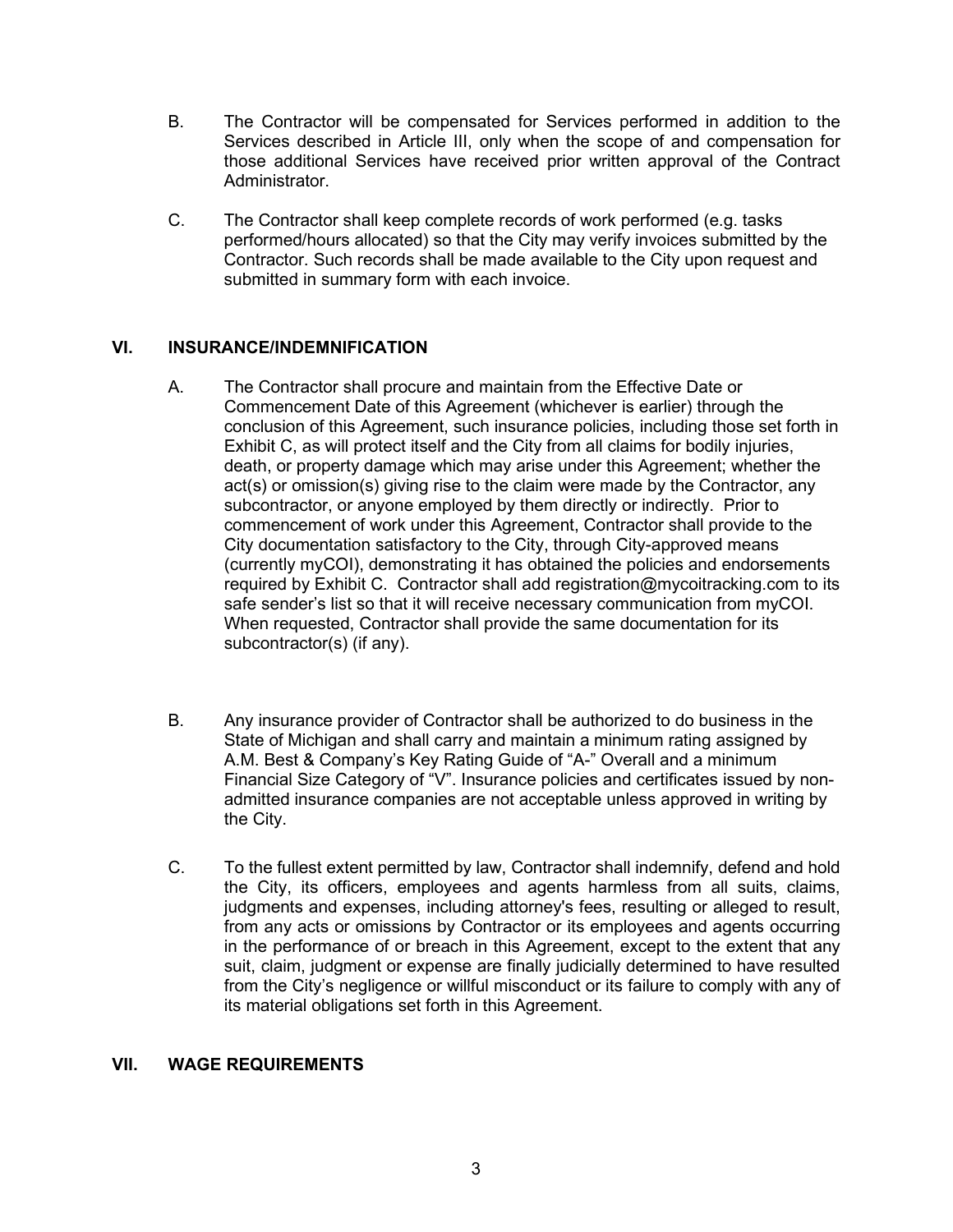Under this Agreement, the Contractor shall conform to Chapter 14 of Title I of the Code of the City of Ann Arbor as amended; which in part states "...that all craftsmen, mechanics and laborers employed directly on the site in connection with said improvements, including said employees of subcontractors, shall receive the prevailing wage for the corresponding classes of craftsmen, mechanics and laborers, as determined by statistics for the Ann Arbor area compiled by the United States Department of Labor. At the request of the City, any contractor or subcontractor shall provide satisfactory proof of compliance with the contract provisions required by the Section."

Where the Agreement and the Ann Arbor City Code of Ordinance are silent as to definitions of terms required in determining compliance with regard to prevailing wages, the definitions provided in the Davis-Bacon Act as amended (40 U.S.C. 278-a to 276-a-7) for the terms shall be used.

If the Contractor is a "covered employer" as defined in Chapter 23 of the Ann Arbor City Code, the Contractor agrees to comply with the living wage provisions of Chapter 23 of the Ann Arbor City Code. The Contractor agrees to pay those employees providing Services to the City under this Agreement a "living wage," as defined in Section 1:815 of the Ann Arbor City Code, as adjusted in accordance with Section 1:815(3); to post a notice approved by the City of the applicability of Chapter 23 in every location in which regular or contract employees providing services under this Agreement are working; to maintain records of compliance; if requested by the City, to provide documentation to verify compliance; to take no action that would reduce the compensation, wages, fringe benefits, or leave available to any employee or person contracted for employment in order to pay the living wage required by Section 1:815; and otherwise to comply with the requirements of Chapter 23.

Contractor agrees that all subcontracts entered into by the Contractor shall contain similar wage provision covering subcontractor's employees who perform work on this Agreement.

# **VIII. NON-DISCRIMINATION**

The Contractor agrees to comply, and to require its subcontractor(s) to comply, with the nondiscrimination provisions of MCL 37.2209. The Contractor further agrees to comply with the provisions of Section 9:158 of Chapter 112 of Title IX of the Ann Arbor City Code, and to assure that applicants are employed and that employees are treated during employment in a manner which provides equal employment opportunity.

# **IX. REPRESENTATIONS AND WARRANTIES BY THE CONTRACTOR**

- A. The Contractor warrants that the quality of its Services under this Agreement shall conform to the level of quality performed by persons regularly rendering this type of service.
- B. The Contractor warrants that it has all the skills, experience and licenses (if applicable) necessary to perform the Services it is to provide pursuant to this Agreement.
- C. The Contractor warrants that it has available, or will engage, at its own expense, sufficient trained employees to provide the Services it is to provide pursuant to this Agreement.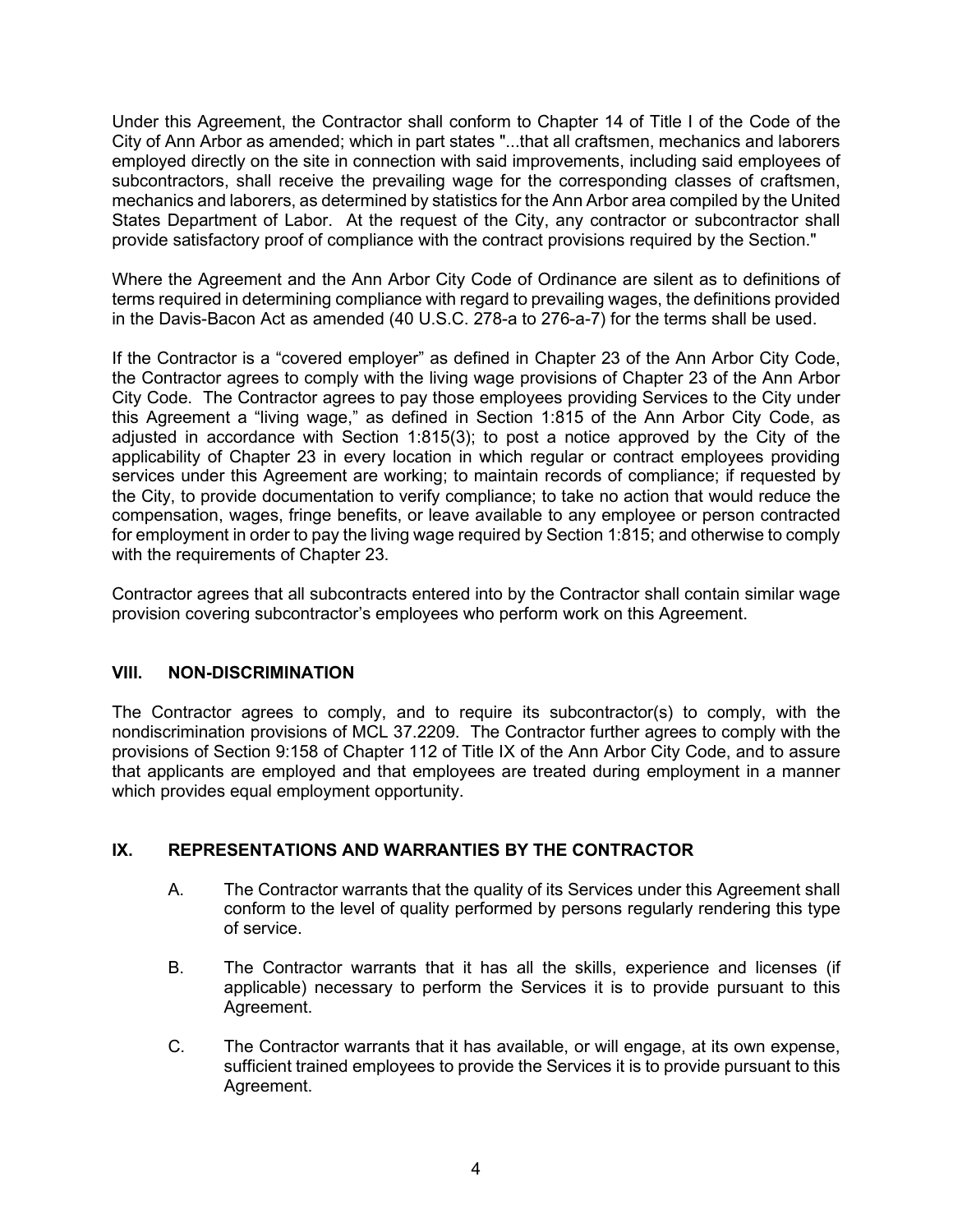- D. The Contractor certifies that it has no personal or financial interest in the Project other than the fee it is to receive under this Agreement. The Contractor further certifies that it shall not acquire any such interest, direct or indirect, which would conflict in any manner with the performance of the Services it is to provide pursuant to this Agreement. Further Contractor agrees and certifies that it does not and will not employ or engage any person with a personal or financial interest in this Agreement.
- E. The Contractor certifies that it is not, and shall not become overdue or in default to the City for any contract, debt, or any other obligation to the City including real and personal property taxes. Further Contractor agrees that the City shall have the right to set off any such debt against compensation awarded for Services under this Agreement.
- F. The Contractor warrants that its bid was made in good faith, it arrived at the costs of its bid independently, without consultation, communication or agreement, for the purpose of restricting completion as to any matter relating to such fees with any competitor for these Services; and no attempt has been made or shall be made by the Contractor to induce any other person or firm to submit or not to submit a bid for the purpose of restricting competition.
- G. The person signing this Agreement on behalf of Contractor represents and warrants that he has express authority to sign this Agreement for Contractor and agrees to hold the City harmless for any cost or consequence of the absence of actual authority to so sign.

# **X. OBLIGATIONS OF THE CITY**

- A. The City agrees to give the Contractor access to the Project area and other City-owned properties as required to perform the necessary Services under this Agreement.
- B. The City shall notify the Contractor of any defects in the Services of which the Contract Administrator has actual notice.

### **XI. ASSIGNMENT**

- A. The Contractor shall not subcontract or assign any portion of any right or obligation under this Agreement without prior written consent from the City. Notwithstanding any consent by the City to any assignment, Contractor shall at all times remain bound to all warranties, certifications, indemnifications, promises and performances, however described, as are required of it under the Agreement unless specifically released from the requirement, in writing, by the City.
- B. The Contractor shall retain the right to pledge payment(s) due and payable under this Agreement to third parties.

### **XII. TERMINATION OF AGREEMENT**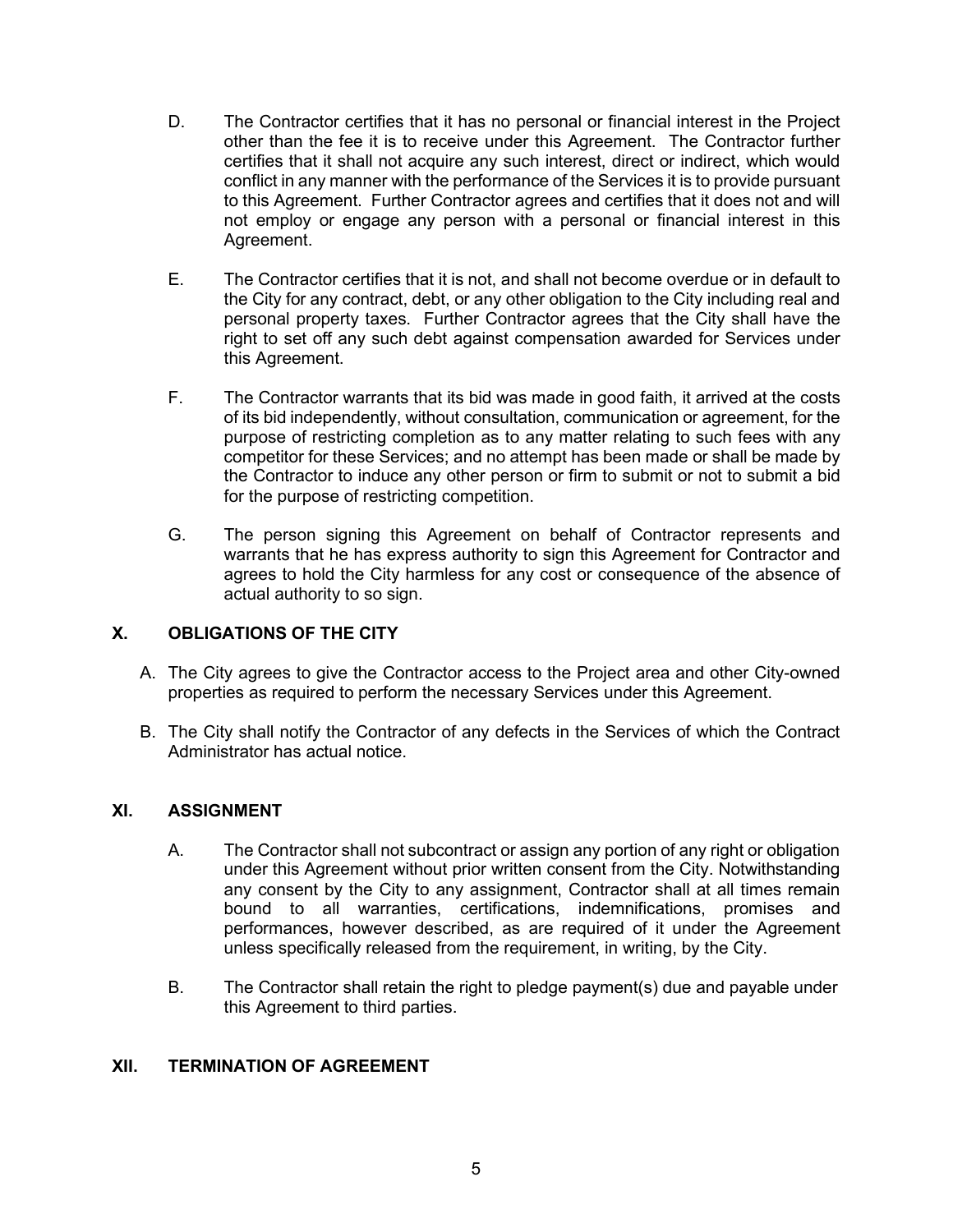- A. If either party is in breach of this Agreement for a period of fifteen (15) days following receipt of notice from the non-breaching party with respect to a breach, the non-breaching party may pursue any remedies available to it against the breaching party under applicable law, including but not limited to, the right to terminate this Agreement without further notice. The waiver of any breach by any party to this Agreement shall not waive any subsequent breach by any party.
- B. The City may terminate this Agreement, on at least thirty (30) days advance notice, for any reason, including convenience, without incurring any penalty, expense or liability to Contractor, except the obligation to pay for Services actually performed under the Agreement before the termination date.
- C. Contractor acknowledges that, if this Agreement extends for several fiscal years, continuation of this Agreement is subject to appropriation of funds for this Project. If funds to enable the City to effect continued payment under this Agreement are not appropriated or otherwise made available, the City shall have the right to terminate this Agreement without penalty at the end of the last period for which funds have been appropriated or otherwise made available by giving written notice of termination to Contractor. The Contract Administrator shall give Contractor written notice of such non-appropriation within thirty (30) days after it receives notice of such non-appropriation.
- D. The provisions of Articles VI and IX shall survive the expiration or earlier termination of this Agreement for any reason. The expiration or termination of this Agreement, for any reason, shall not release either party from any obligation or liability to the other party, including any payment obligation that has already accrued and Contractor's obligation to deliver all Deliverables due as of the date of termination of the Agreement.

### **XIII. REMEDIES**

- A. This Agreement does not, and is not intended to, impair, divest, delegate or contravene any constitutional, statutory and/or other legal right, privilege, power, obligation, duty or immunity of the Parties.
- B. All rights and remedies provided in this Agreement are cumulative and not exclusive, and the exercise by either party of any right or remedy does not preclude the exercise of any other rights or remedies that may now or subsequently be available at law, in equity, by statute, in any agreement between the parties or otherwise.
- C. Absent a written waiver, no act, failure, or delay by a Party to pursue or enforce any rights or remedies under this Agreement shall constitute a waiver of those rights with regard to any existing or subsequent breach of this Agreement. No waiver of any term, condition, or provision of this Agreement, whether by conduct or otherwise, in one or more instances, shall be deemed or construed as a continuing waiver of any term, condition, or provision of this Agreement. No waiver by either Party shall subsequently effect its right to require strict performance of this Agreement.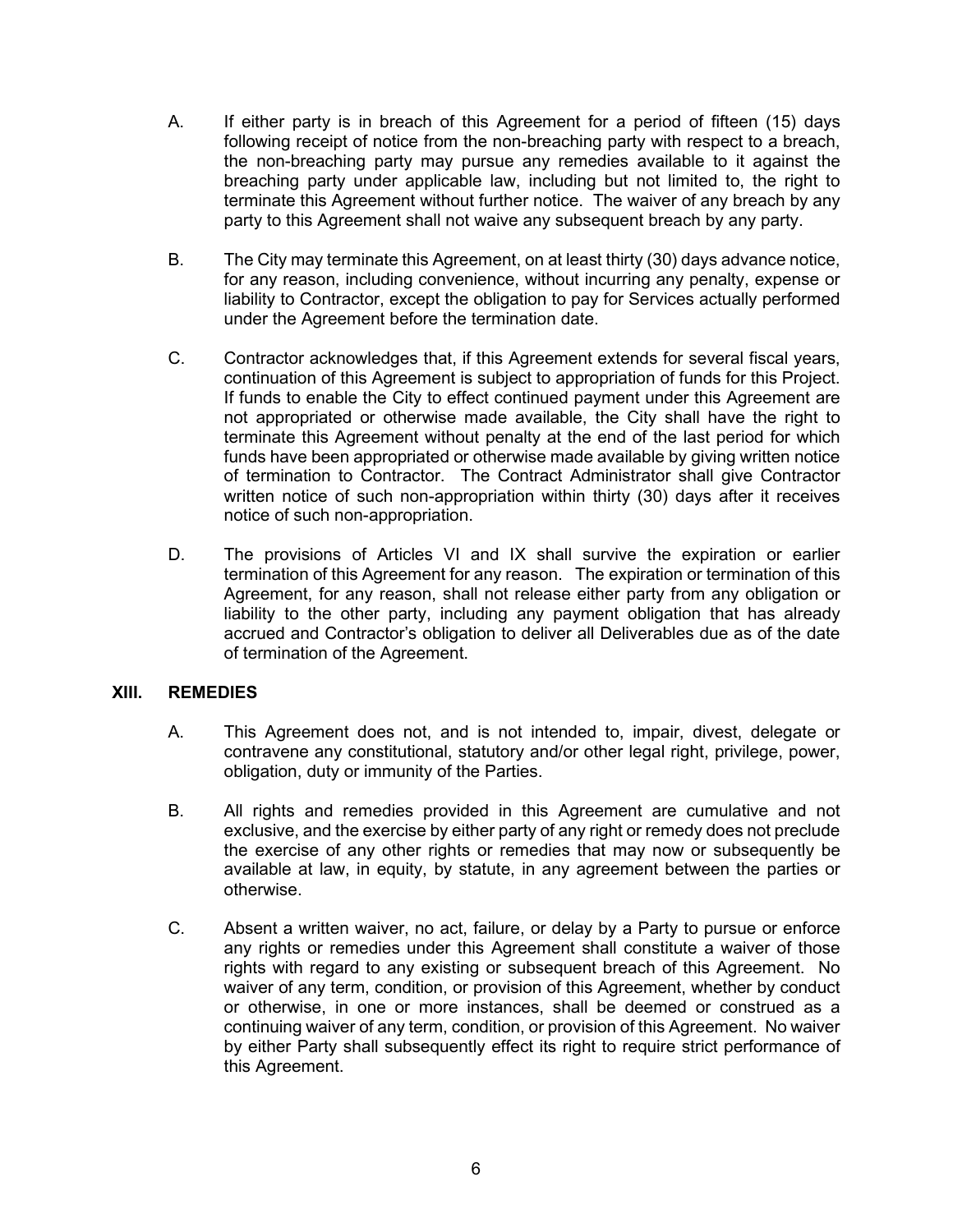### **XIV. NOTICE**

All notices and submissions required under this Agreement shall be delivered to the respective party in the manner described herein to the address stated below or such other address as either party may designate by prior written notice to the other. Notices given under this Agreement shall be in writing and shall be personally delivered, sent by next day express delivery service, certified mail, or first class U.S. mail postage prepaid, and addressed to the person listed below. Notice will be deemed given on the date when one of the following first occur: (1) the date of actual receipt; (2) the next business day when notice is sent next day express delivery service or personal delivery; or (3) three days after mailing first class or certified U.S. mail.

> If Notice is sent to the CONTRACTOR, it shall be addressed and sent to: Superior Hoist & Dock Service Inc. Doug Grossman 2100 Dutcher Rd. Howell, MI 48843

If Notice is sent to the CITY, it shall be addressed and sent to:

City of Ann Arbor Derek Delacourt 301 E. Huron St. Ann Arbor, Michigan 48104

With a copy to: The City of Ann Arbor ATTN: Office of the City Attorney 301 East Huron Street, 3rd Floor Ann Arbor, Michigan 48104

### **XV. CHOICE OF LAW AND FORUM**

This Agreement will be governed and controlled in all respects by the laws of the State of Michigan, including interpretation, enforceability, validity and construction, excepting the principles of conflicts of law. The parties submit to the jurisdiction and venue of the Circuit Court for Washtenaw County, State of Michigan, or, if original jurisdiction can be established, the United States District Court for the Eastern District of Michigan, Southern Division, with respect to any action arising, directly or indirectly, out of this Agreement or the performance or breach of this Agreement. The parties stipulate that the venues referenced in this Agreement are convenient and waive any claim of non-convenience.

### **XVI. OWNERSHIP OF DOCUMENTS**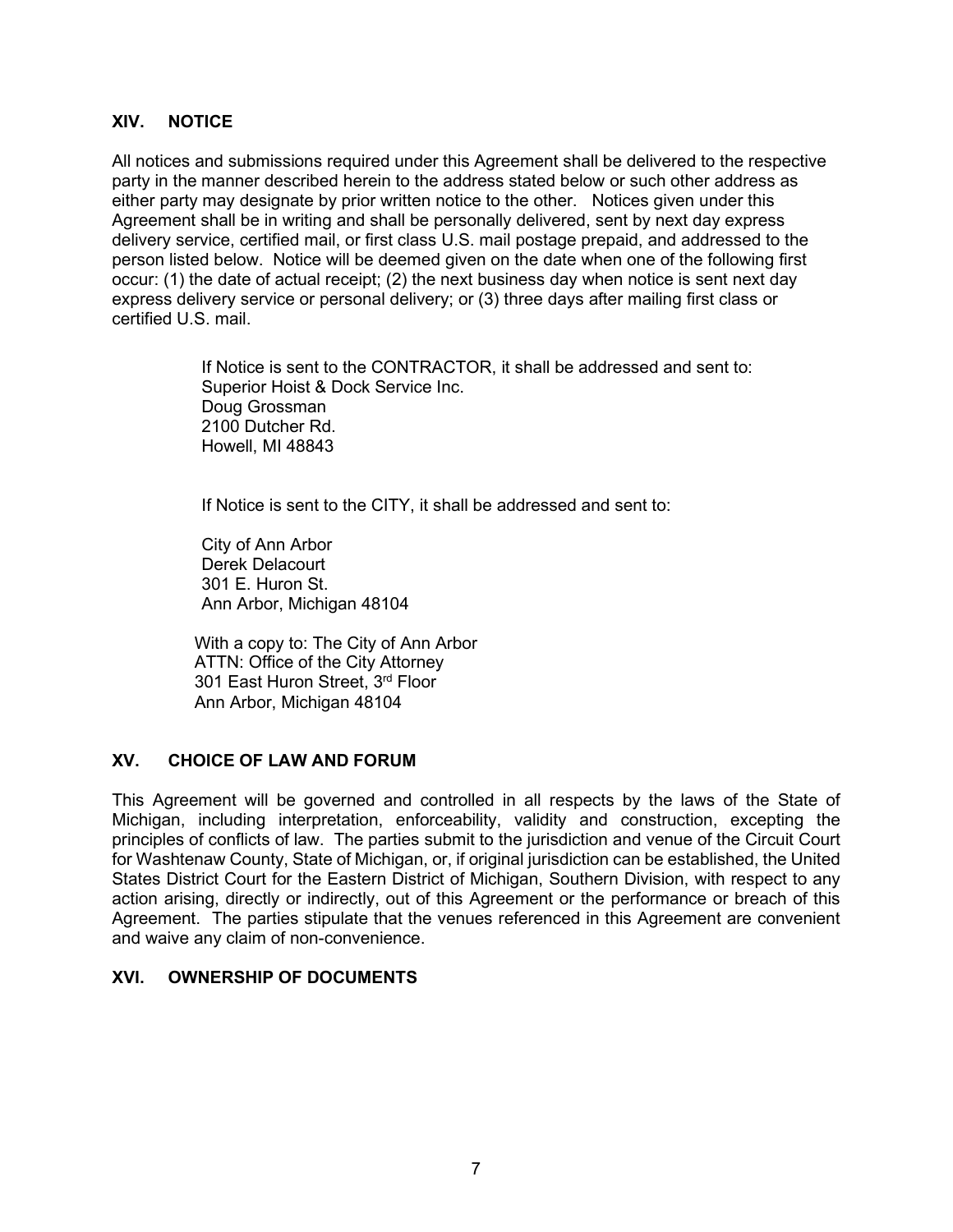Upon completion or termination of this Agreement, all documents (i.e., Deliverables) prepared by or obtained by the Contractor as provided under the terms of this Agreement shall be delivered to and become the property of the City. Original basic survey notes, sketches, charts, drawings, partially completed drawings, computations, quantities and other data shall remain in the possession of the Contractor as instruments of service unless specifically incorporated in a deliverable, but shall be made available, upon request, to the City without restriction or limitation on their use.

# **XVII. SEVERABILITY OF PROVISIONS**

Whenever possible, each provision of this Agreement will be interpreted in a manner as to be effective and valid under applicable law. However, if any provision of this Agreement or the application of any provision to any party or circumstance will be prohibited by or invalid under applicable law, that provision will be ineffective to the extent of the prohibition or invalidity without invalidating the remainder of the provisions of this Agreement or the application of the provision to other parties and circumstances.

# **XVIII. EXTENT OF AGREEMENT**

This Agreement, together Exhibits A, B, and C, and the other Contract Documents, constitutes the entire understanding between the City and the Contractor with respect to the subject matter of the Agreement and it supersedes, unless otherwise incorporated by reference herein, all prior representations, negotiations, agreements or understandings whether written or oral. Neither party has relied on any prior representations, of any kind or nature, in entering into this Agreement. No terms or conditions of either party's invoice, purchase order or other administrative document shall modify the terms and conditions of this Agreement, regardless of the other party's failure to object to such form. This Agreement shall be binding on and shall inure to the benefit of the parties to this Agreement and their permitted successors and permitted assigns and nothing in this Agreement, express or implied, is intended to or shall confer on any other person or entity any legal or equitable right, benefit, or remedy of any nature whatsoever under or by reason of this Agreement. This Agreement may only be altered, amended or modified by written amendment signed by the Contractor and the City. This Agreement may be executed in counterparts, each of which shall be deemed an original, but all of which together shall be deemed to be one and the same agreement.

# **XIX. ELECTRONIC TRANSACTION**

The parties agree that signatures on this Agreement may be delivered electronically in lieu of an original signature and agree to treat electronic signatures as original signatures that bind them to this Agreement. This Agreement may be executed and delivered by facsimile and upon such delivery, the facsimile signature will be deemed to have the same effect as if the original signature had been delivered to the other party.

# **XX. EFFECTIVE DATE**

This Agreement will become effective when all parties have signed it. The Effective Date of this Agreement will be the date this Agreement is signed by the last party to sign it.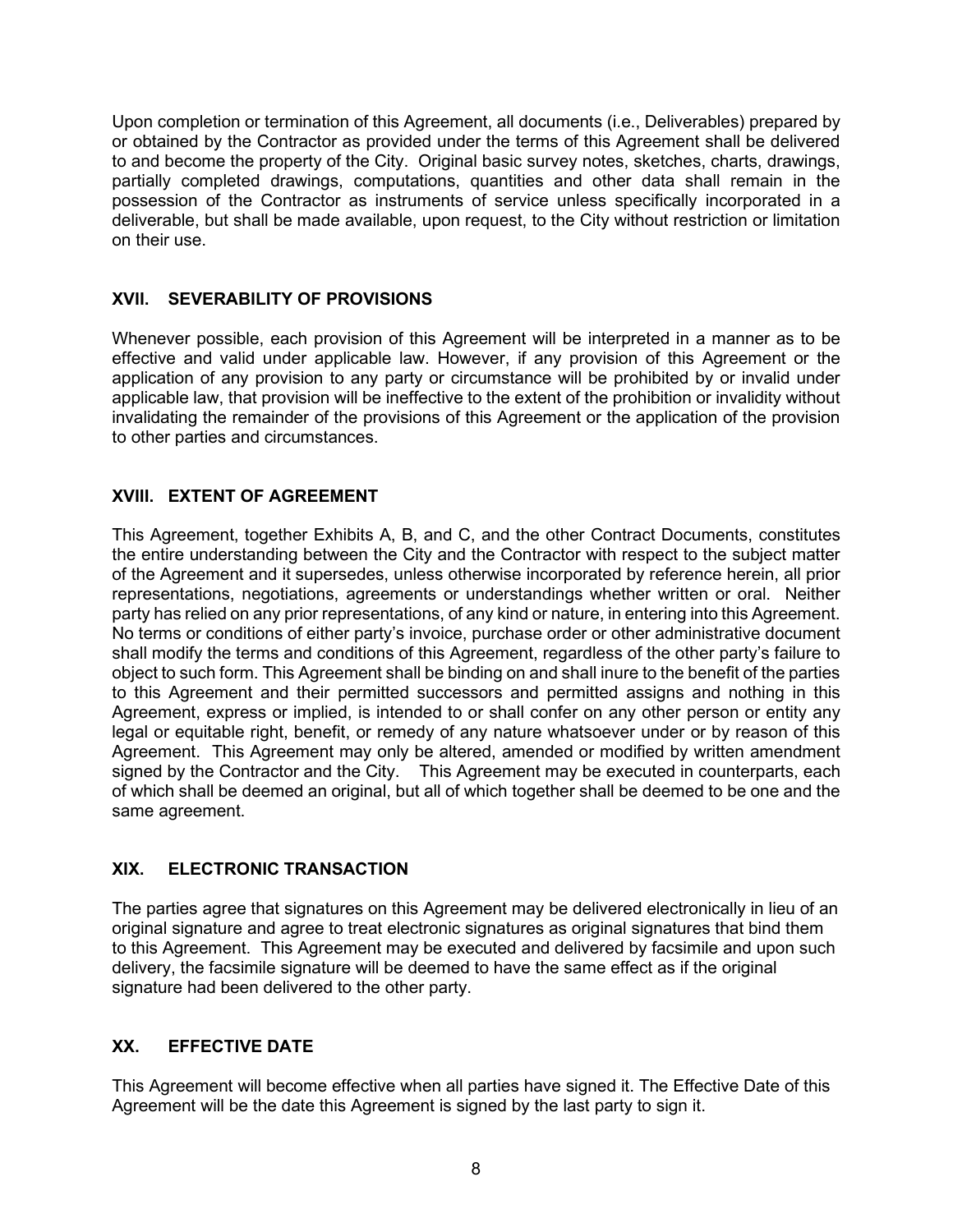By \_\_\_\_\_\_\_\_\_\_\_\_\_\_\_\_\_\_\_\_\_\_\_\_\_\_ Type Name

 $Its$ 

This \_\_\_\_ day of \_\_\_\_\_\_\_, 20\_\_\_\_

# **FOR CONTRACTOR FOR THE CITY OF ANN ARBOR**

By \_\_\_\_\_\_\_\_\_\_\_\_\_\_\_\_\_\_\_\_\_\_\_\_\_\_\_\_\_\_\_\_\_

Christopher Taylor, Mayor

By \_\_\_\_\_\_\_\_\_\_\_\_\_\_\_\_\_\_\_\_\_\_\_\_\_\_\_\_\_\_\_\_ Jacqueline Beaudry, City Clerk

This \_\_\_\_ day of \_\_\_\_\_\_\_\_\_\_, 20\_\_\_\_

## **Approved as to substance**

By \_\_\_\_\_\_\_\_\_\_\_\_\_\_\_\_\_\_\_\_\_\_\_\_\_\_\_\_\_\_\_\_ Tom Crawford, Interim City Administrator

Derek Delacourt Community Service Area Administrator

**Approved as to form and content**

\_\_\_\_\_\_\_\_\_\_\_\_\_\_\_\_\_\_\_\_\_\_\_\_\_\_\_\_\_\_\_\_\_\_ Stephen K. Postema, City Attorney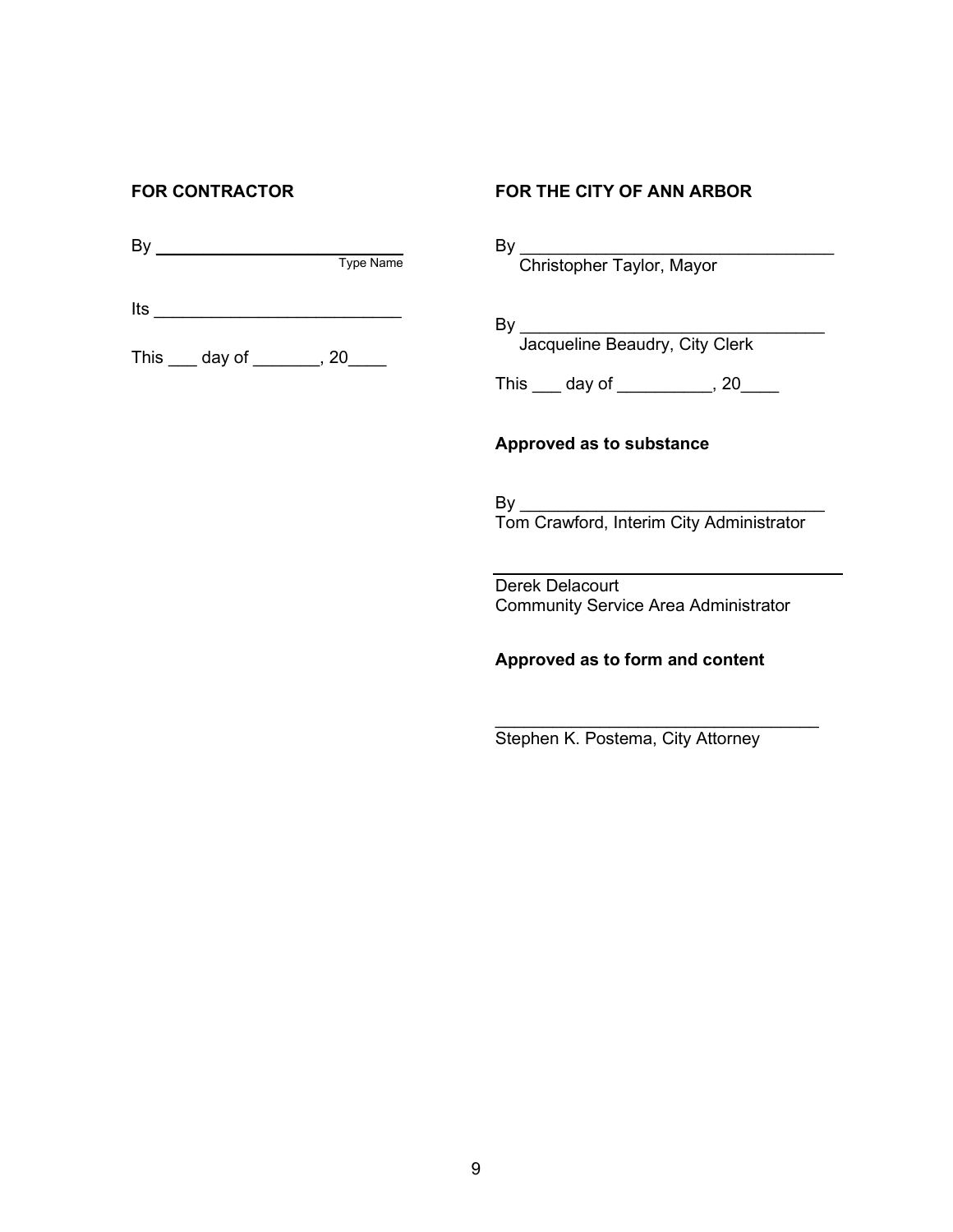#### **EXHIBIT A SCOPE OF SERVICES**

# 1. Background

The impoundments along the Huron River in Ann Arbor are ideal environments for aquatic vegetation growth. The excessive plant growth in Geddes Pond has reached a nuisance level with solid or near solid surface canopy conditions that limit navigation and recreational activities.

Beginning in 2012, the City has hired a company to mechanically harvest the aquatic plants adjacent to the Gallup Park canoe livery and the Gallup Pond public boat launch. Aquatic plant harvesting in these areas has been completed three times per summer each year. The aquatic plants grow back in approximately 4 weeks to an action threshold level. The harvesting procedure has utilized practices that minimized mortality of aquatic animals and turtles and maximized containment of invasive plant fragments. The plant fragments have been taken off site and used for compost.

# 2. Requirements

- A. The Contractor will utilize two aquatic weed harvesters (4ft and 5 ft cutting machines) to mechanically harvest up to 7 acres of aquatic plants in Geddes Pond in 2020 three times per year.
- B. The Contractor will cut roughly 2 acres a day depending on the types and density of the weeds
- C. The Contractor will have two shuttle bottom trailers to unloaded the weed harvesters so that there is no interruption to cutting
- D. All aquatic weeds will be transported to a local farmer who will use the biomass as compost on their farm.
- E. The City will review and approve all harvest areas prior to harvest. Timing generally is expected once a month in June, July and August. We anticipate three harvests will be needed each year.
- F. The harvester equipment launch site and unloading site for shore conveyor is the Gallup Park's public boat launch on Geddes Avenue. This site is located at a distance of 1500 feet or less from the harvesting area. It is the responsibility of the harvesting company to transport the aquatic plant material off site.
- G. During the term of the contract, if site evaluation suggests that harvesting is not a feasible and effective method for aquatic vegetation control, or that a pest management action threshold has not been reached, the Contractor and the City will review alternative pest management measures together.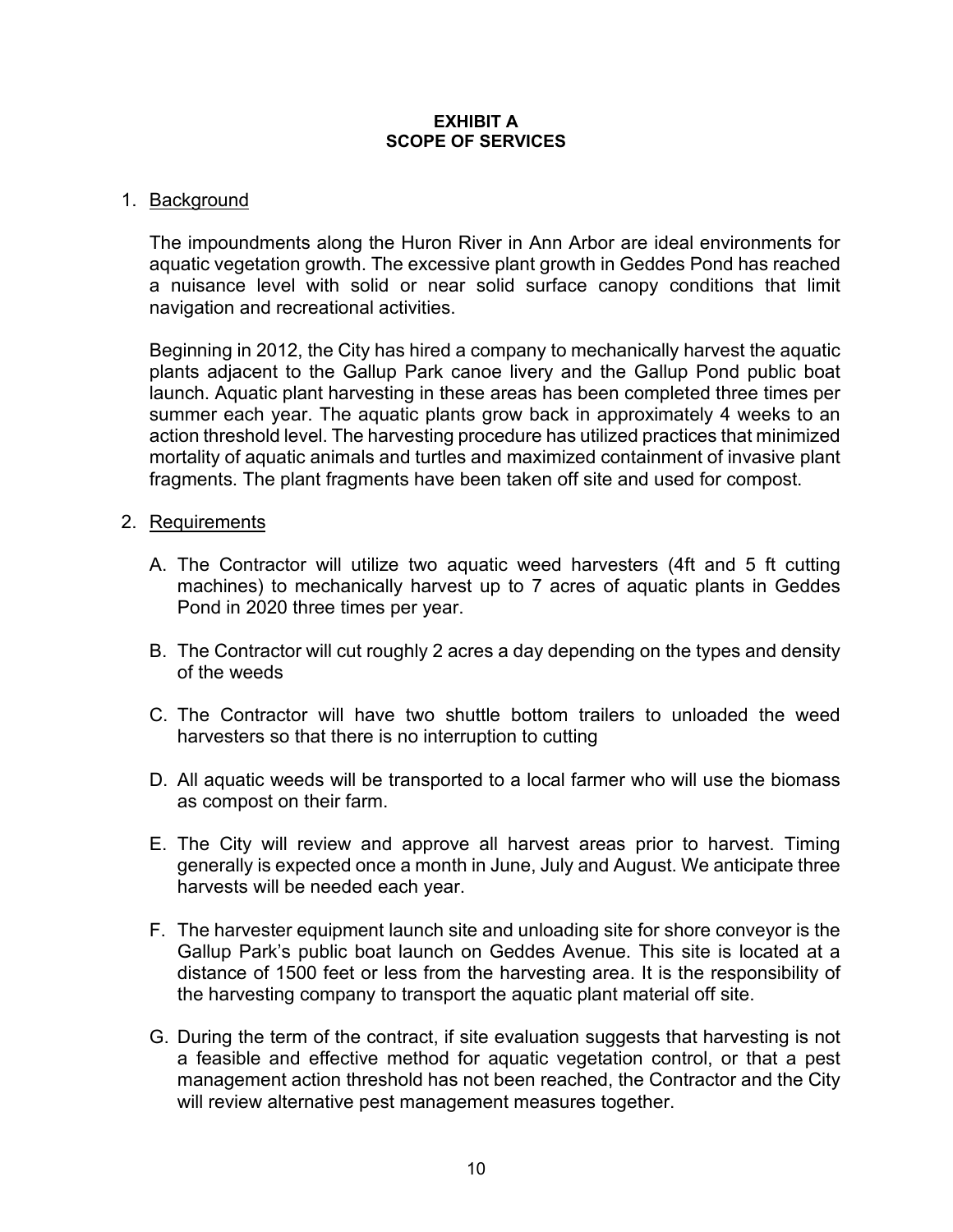## **ATTACHMENT A GALLUP POND HARVESTING AREA**



 $\sim$  Railr

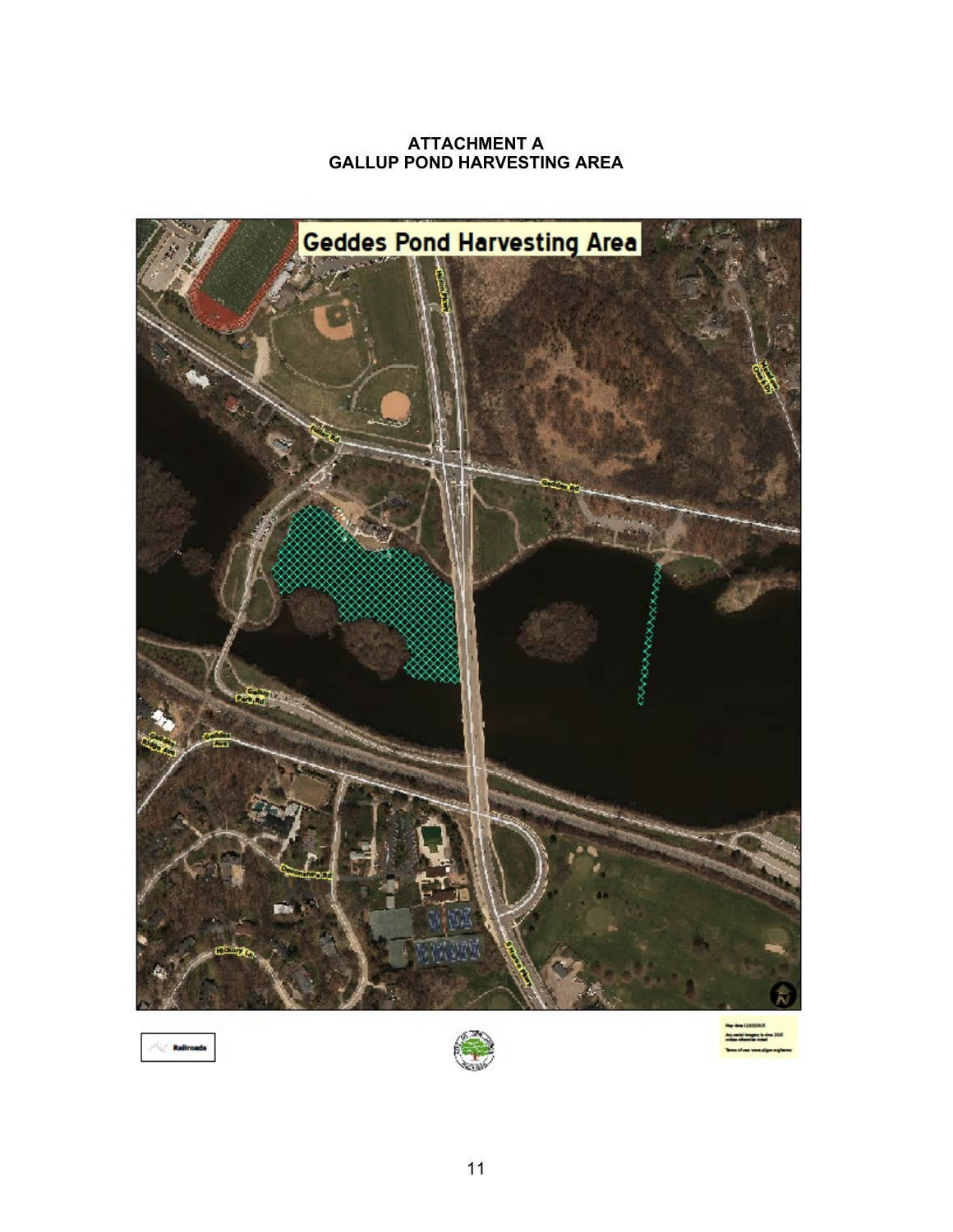### **EXHIBIT B COMPENSATION**

### **General**

Contractor shall be paid for those Services performed pursuant to this Agreement inclusive of all reimbursable expenses (if applicable), in accordance with the terms and conditions herein. The Compensation Schedule below/attached states nature and amount of compensation the Contractor may charge the City:

Contractor will invoice the City three times per calendar year. The invoice will be sent after each harvesting is completed.

|                | Cost per Year - Harvesting 3x/year |                                                              |         |
|----------------|------------------------------------|--------------------------------------------------------------|---------|
| Year One (1)   |                                    | al 725 per Acre each cutting Tacres: 50% per art \$15225 per |         |
| Year Two (2)   | u<br>$\frac{1}{2}$<br>$J$ 747      | $7 \text{ Access} \times 65229$ "                            | 15687   |
| Year Three (3) | 1 769                              | $7 \text{ecps}$ 5383 $\mu$                                   | 16149   |
| Year Four (4)  | 4792                               |                                                              | 16632   |
| Year Five (5)  | 815                                | e c<br>$5705$ $_{1}$                                         | 17115   |
| Year Six (6)   | 8 840                              | $6880 +$<br>$\epsilon$                                       | 17640   |
| Year Seven (7) | 4865                               | 6055R<br>$\iota$                                             | 18165   |
| Year Eight (8) | 891                                | $6237$ 11<br>$\mathbf{r}$                                    | (871) 机 |
| Year Nine (9)  | ४ 918                              | 64266<br>Ìf.                                                 | 19278'  |
| Year Ten (10)  | <b>A 945</b>                       | $6615$ "                                                     | 198451  |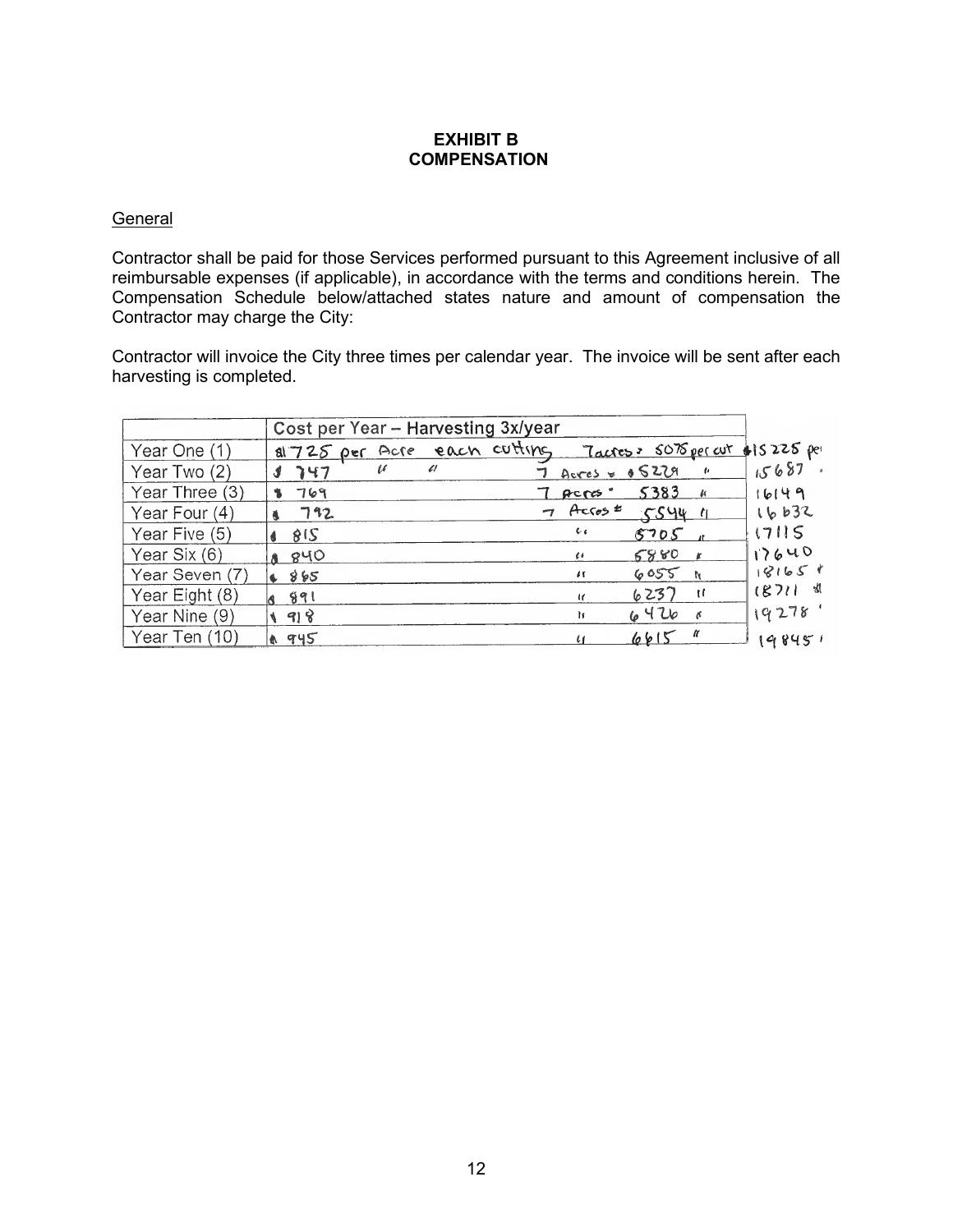#### **EXHIBIT C INSURANCE REQUIREMENTS**

From the earlier of the Effective Date or the Commencement Date of this Agreement, and continuing without interruption during the term of this Agreement, Contractor shall provide certificates of insurance to the City on behalf of itself, and when requested any subcontractor(s). The certificates of insurance and required endorsements shall meet the following minimum requirements.

- A. The Contractor shall have insurance that meets the following minimum requirements:
	- 1. Worker's Compensation Insurance in accordance with all applicable state and federal statutes. Further, Employers Liability Coverage shall be obtained in the following minimum amounts:

Bodily Injury by Accident - \$500,000 each accident Bodily Injury by Disease - \$500,000 each employee Bodily Injury by Disease - \$500,000 each policy limit

2. Commercial General Liability Insurance equivalent to, as a minimum, Insurance Services Office form CG 00 01 04 13 or current equivalent. The City of Ann Arbor shall be an additional insured. There shall be no added exclusions or limiting endorsements which diminish the City's protections as an additional insured under the policy. Further, the following minimum limits of liability are required:

| \$1,000,000 | Each occurrence as respect Bodily Injury Liability or<br>Property Damage Liability, or both combined |
|-------------|------------------------------------------------------------------------------------------------------|
| \$2,000,000 | Per Project General Aggregate                                                                        |
| \$1,000,000 | Personal and Advertising Injury                                                                      |
| \$2,000,000 | <b>Completed Operations Aggregate</b>                                                                |
|             |                                                                                                      |

- 3. Motor Vehicle Liability Insurance equivalent to, as a minimum, Insurance Services Office form CA 00 01 10 13 or current equivalent. Coverage shall include all owned vehicles, all non-owned vehicles, and all hired vehicles. The City of Ann Arbor shall be an additional insured. There shall be no added exclusions or limiting endorsements that diminish the City's protections as an additional insured under the policy Further, the limits of liability shall be \$1,000,000 for each occurrence as respects Bodily Injury Liability or Property Damage Liability, or both combined.
- 4. Umbrella/Excess Liability Insurance shall be provided to apply in excess of the Commercial General Liability, Employers Liability and the Motor Vehicle coverage enumerated above, for each occurrence and for aggregate in the amount of \$1,000,000.
- 5. Watercraft liability insurance in the amount of \$2,000,000 per occurrence/aggregate, with the City named as an additional insured.